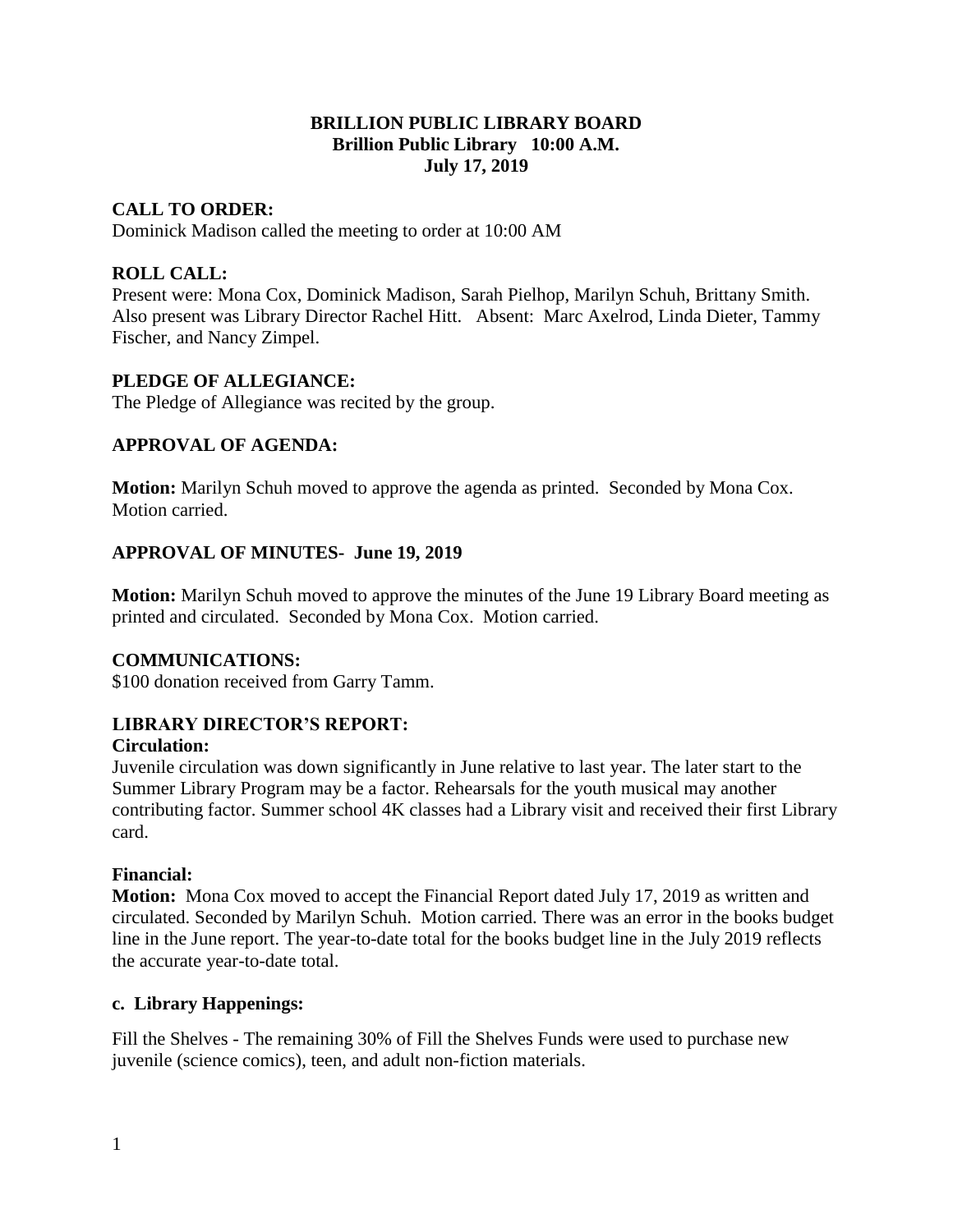Rachel met with Jill Giesen of Brillion School District to discuss collaboration between the extended care program at the school and Library programming.

## $Autom/Technology:$

### **Shared System/LARS:**

Becky and Margie will visit each Library to discuss the plan and solicit input. Rachel will meet with them on Thursday, July 18. The next LARS meeting is Friday, July 19 in Two Rivers, and the MCLS Trustee meeting will be July 31 in Two Rivers.

### **Technology updates:**

The Board reviewed the proposed technology purchase plan for 2020 and recommended the purchase of new monitors for the new patron workstation PCs and the purchase of the portable projector with the l0:16 aspect ratio.

# **BUILDING AND GROUNDS MAINTENANCE**

### **Any Building and grounds issues**

Rachel contacted Tammy Koehler about setting up remote access. She recommended a course of action involving Team Viewer, and Rachel will follow up with Margie on this. (MCLS uses a different version of Team Viewer to maintain our computers, so it is important to keep the two versions from interfering with each other.)

The Building and Grounds Committee recommends cleaning the vents and duct work. Rachel is consulting with Andy on this matter.

Rachel will let Jane K. know that the pink rosebush needs pruning.

Tony Butturini volunteered his time and expertise to remove a section of shelves from the juvenile non-fiction section, which allows us to shift the empty shelving unit in the area immediately outside the meeting room and create a new teen area.

## **LIBRARY PROGRAMS**

#### **Library Friends**

Friends will not meet until September. The Friends agreed to sponsor Trail Tales this fall with one book.

#### **Ongoing program updates**

Trail Tales was a success! The next Trail Tales is September 1-October 18.

Summer Library Program: The Read-to-Me program has 83 children registered with 143 children registered in the youth program. The teen program has 29 registered teens, and 56 adults are registered for the adult program.

There will be a teen strategic planning discussion instead of a Teen Advisory board meeting in July.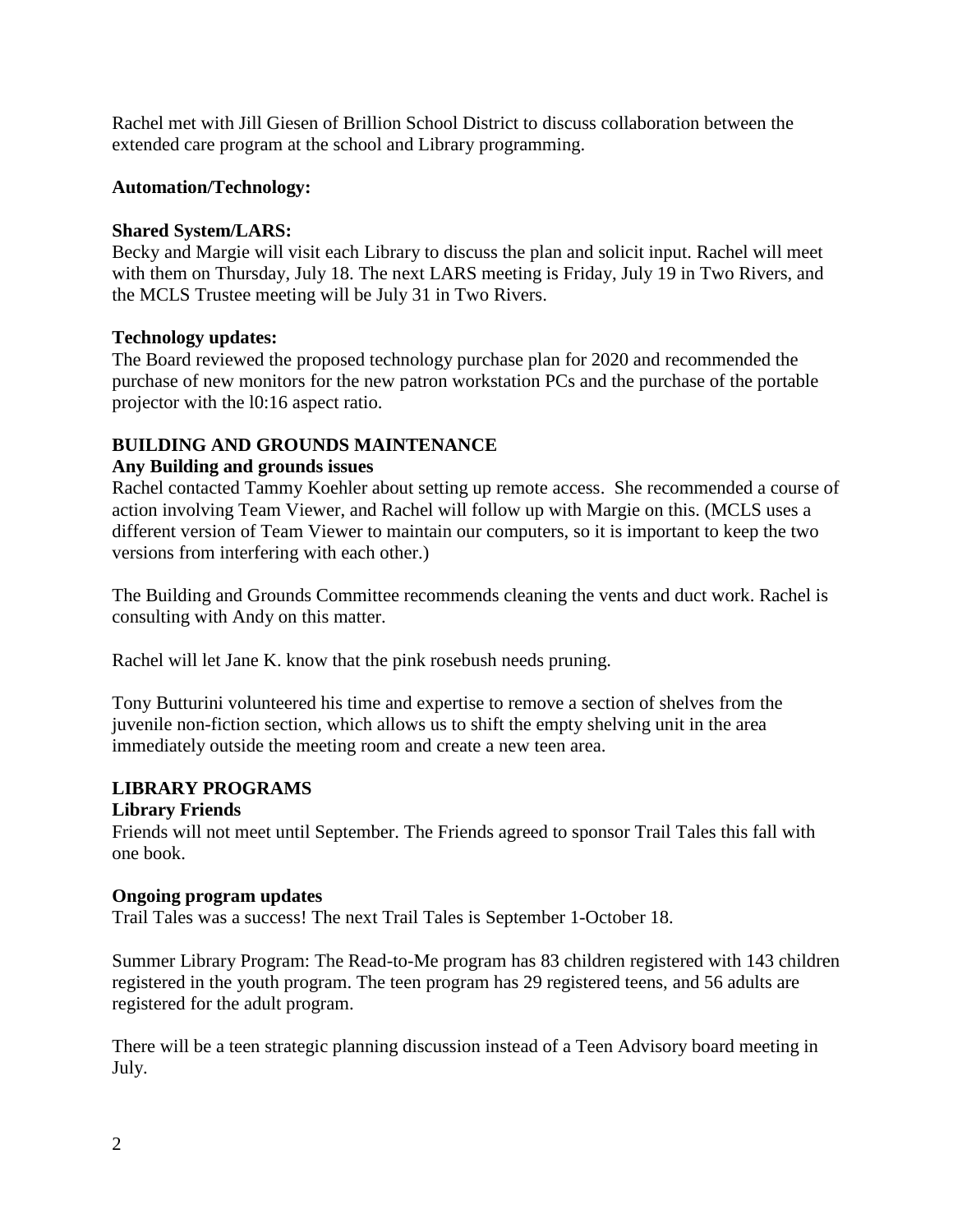The Library will launch a new Facebook page on Monday, July 29 to allow more flexibility, including the use of a social media management tool.

### **LIBRARY GOALS 2019**

Progress continues. Rachel will dedicate more time to improving staff efficiency and accuracy this fall.

## **STRATEGIC PLANNING**

Data gathering continues. A summary of the community survey results is complete. Three of the five community conversations have been held. Teen survey responses and our ILS/catalog data require analysis. The Library Board discussed the responses to the Library issues and needs questionnaire. The discussion included the importance of defining the core functions of the Library, recognized the challenges presented by our current facility, and noted the importance of community partnerships.

## **CONSIDER A RECOMMENDATION TO THE CITY COUNCIL – CREATION OF LIBRARY SPECIAL REVENUE FUND**

The City would like to create a Special Revenue Fund for the Library in order to segregate the Library funds, which will be used solely for Library operations. Unused funds will carry over from one year to the next. If Library expenditures exceed the allocated budget, any deficit would be paid out of the Library Reserves. Other municipalities have created similar funds for their Libraries.

**Motion:** Marilyn Schuh moved to support the creation of a Library Special Revenue Fund. Seconded by Sarah Pielhop. Motion carried.

## **MANITOWOC-CALUMET LIBRARY SYSTEM:**

Becky and Margie will visit each Library to discuss the new Technology and Resource Sharing Plan to be implemented in 2020 and solicit input. Rachel will meet with them on Thursday, July 18.

## **ELECTION OF OFFICERS**

**Motion:** Marilyn Schuh moved to elect the current slate of officers for another one-year term. Seconded by Mona Cox. Motion carried.

Marc Axelrod – President Dominick Madison – Vice President Tammy Fischer - Secretary

## **NEW BUSINESS**

A new teen area will be created in the Library in the area immediately outside the meeting room.

## **New display units for teen area**

**Motion:** Marilyn Schuh moved to approve the purchase of 2 display units and casters for a cost of \$808.85 to be taken from the Chester Tamm donation. Seconded by Mona Cox. Motion carried.